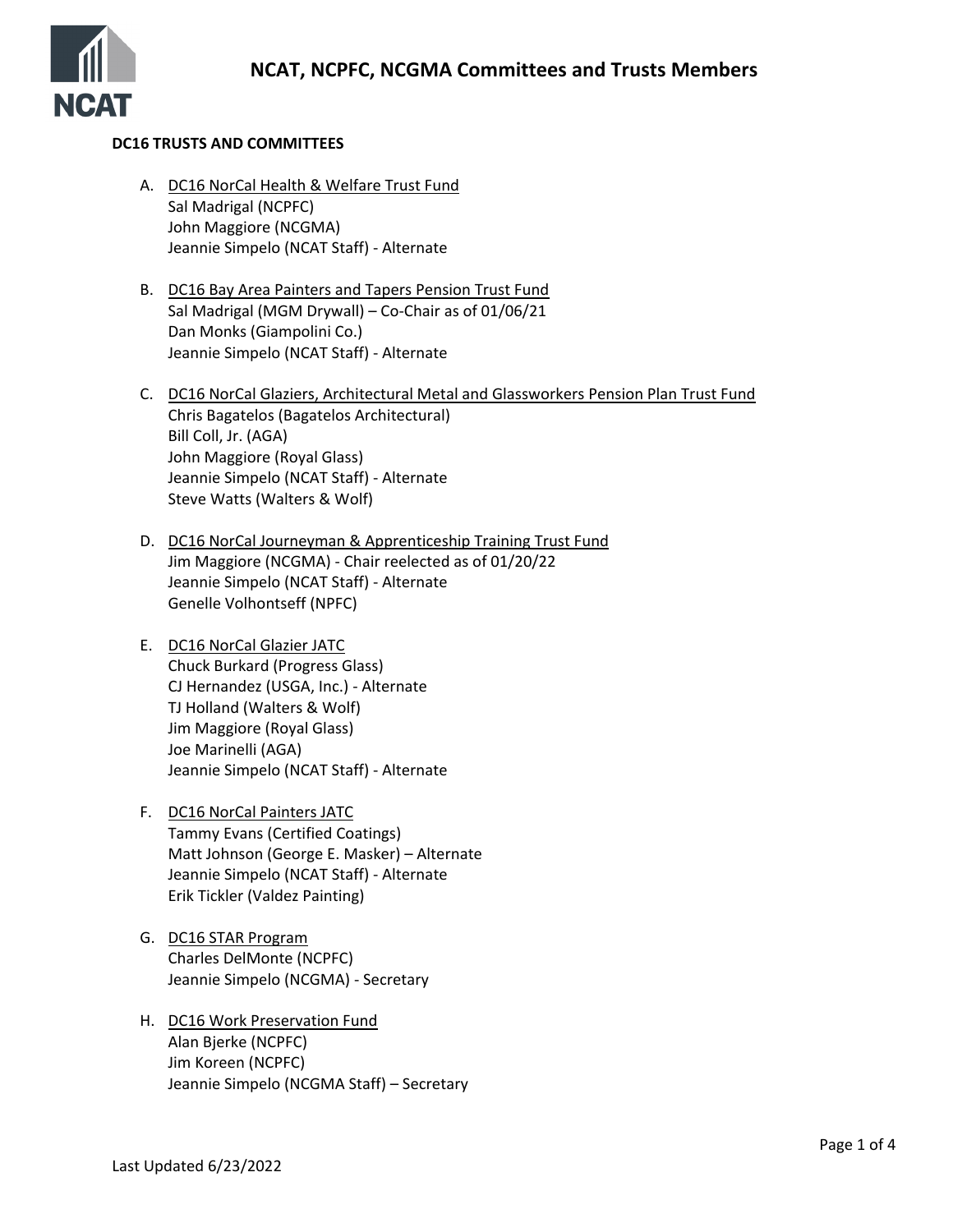# **NCAT, NCPFC, NCGMA Committees (cont.)**

- I. Labor Management Build My Future Committee Jennifer Levin (NCGMA)
- J. Finishing Trades Institute International (FTI) TBD
- K. Labor Management Partnership (LMP) Chris Bagatelos (Bagatelos Architectural, NCAT)

## **NCAT COMMITTEES**

- A. NCAT Finishing Crafts Tradeswomen Workforce Development Committee (Joint Labor Management) Brooke Fishel (NCAT Staff) Shaune Gbana (All Bay Area Glass) Madison Hull (Union) Jeannie Simpelo (NCAT Staff - Lead) Carmen Valencia-Castillo (WACA) Meg Vassey (Tradeswomen Inc.) Robert Williams (Union)
- B. NCAT Charity Committee Chuck Burkard (Progress Glass) Lauren Coll (NCAT Staff - Lead) Dan Monks (Giampolini)
- C. NCAT Government Relations Committee NCGMA Mark Dutrow (U.S. Glass, Inc.) Jeff Scalisi (AGA)

NCPFC Murray Castro (C&J Painting) Tammy Evans (Certified Coatings) Jim Koreen (KBI Painting)

Brooke Fishel (NCAT Staff) - Chair

- D. NCAT Joint Fundraising Committee (Joint Labor Management) Lauren Coll (NCAT Staff) Madison Hull (DC16) Robert Williams (DC16)
- E. NCAT Safety Committee (Joint Labor Management) James Boster (DC16 Industrial Painting BA) Alex Beltran (DC 16 Apprenticeship) Jeff Christophersen (DC 16 Apprenticeship) Lauren Coll (NCAT Staff)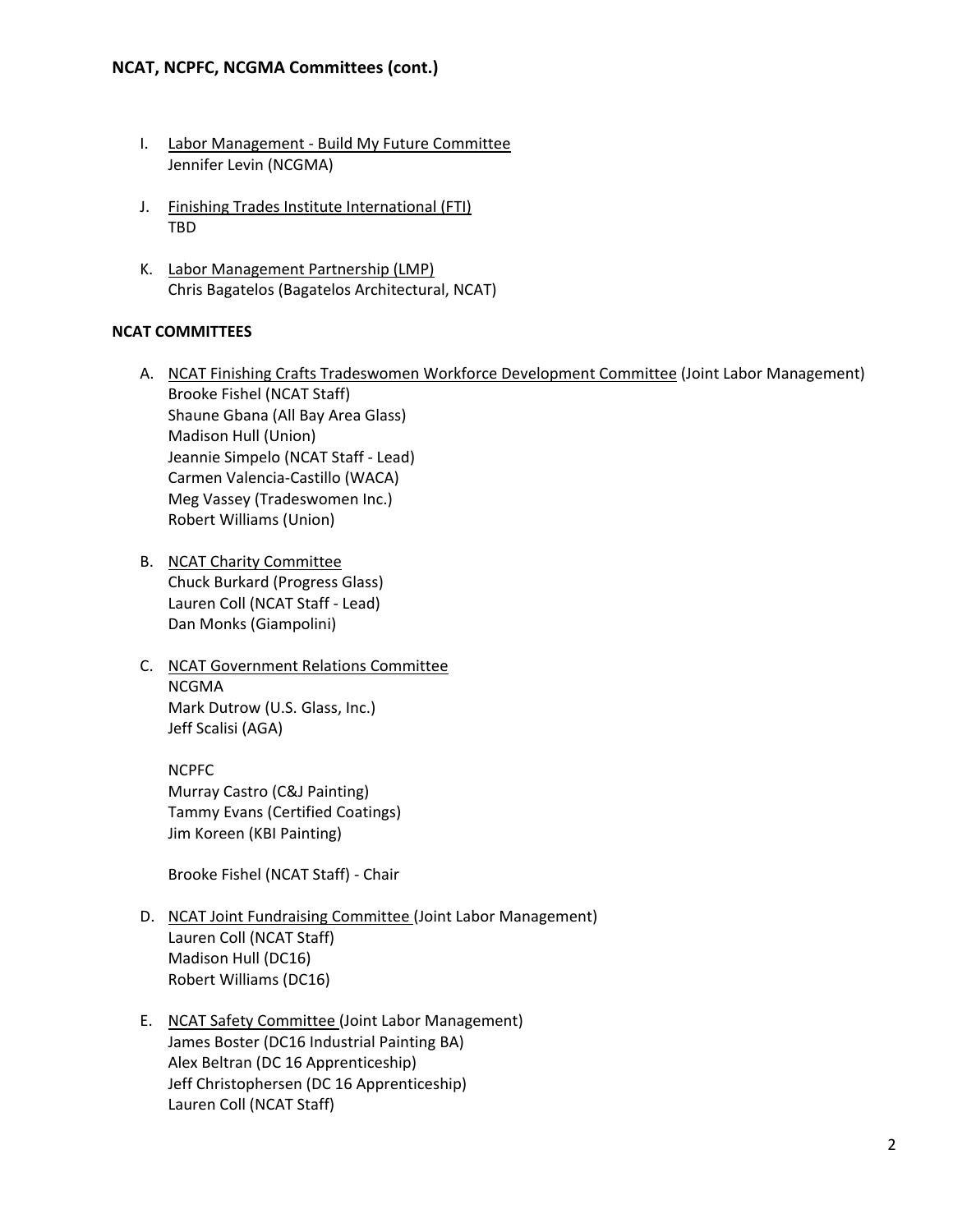Brett Davis (DC 16 Glazing BA) Charles Del Monte (NCPFC/NCAT Contractor) Mark Dutrow (NCGMA/NCAT Contractor) Brooke Fishel (NCAT Staff - Lead) Chris Lee (Safety Consultant) Robert Williams (DC16)

F. NCAT Leadership Initiative for Finishing Trades (Formerly Young Professionals Network Committee) Jessica Burkard (Progress Glass) Sal Madrigal (MGM Drywall) Lauren Coll (NCAT Staff - Lead)

# **NCPFC COMMITTEES**

- A. NCFPC NCAT Board Representatives (President, Past President, and Whomever Presidents selects) Sal Madrigal (MGM Drywall) Jordan Satrap (Russell Hinton) Dennis Thompson (JTS)
- B. NCPFC LMCC Alan Bjerke (George E. Masker, Inc.) Lauren Coll (NCAT Staff) Charles Del Monte (Redwood Painting Co., Inc.) Matt Eggley (JeffCo Painting & Coating, Inc.) Brooke Fishel (NCAT Staff) Jeannie Simpelo (NCAT Staff) - Chair
- C. NCPFC Member Visit Subcommittee Charles Del Monte (Redwood Painting) Brooke Fishel (NCAT Staff)
- D. NCPFC Negotiation Committee (2020) Alan Bjerke (George E. Masker) Charles DelMonte (Redwood Painting) Matt Eggley (JeffCo) Brooke Fishel (Staff) John Houston (Giampolini) Matt Johnson (George E. Masker) Jim Koreen (KBI) Sal Madrigal (MGM Drywall) Dan Monks (Giampolini) Craig Ruybalid (Pyramid Painting) Jeannie Simpelo (NCAT Staff - Lead) Dennis Thompson (JTS)
- E. NCPFC Scholarship Committee Lauren Coll (NCAT Staff)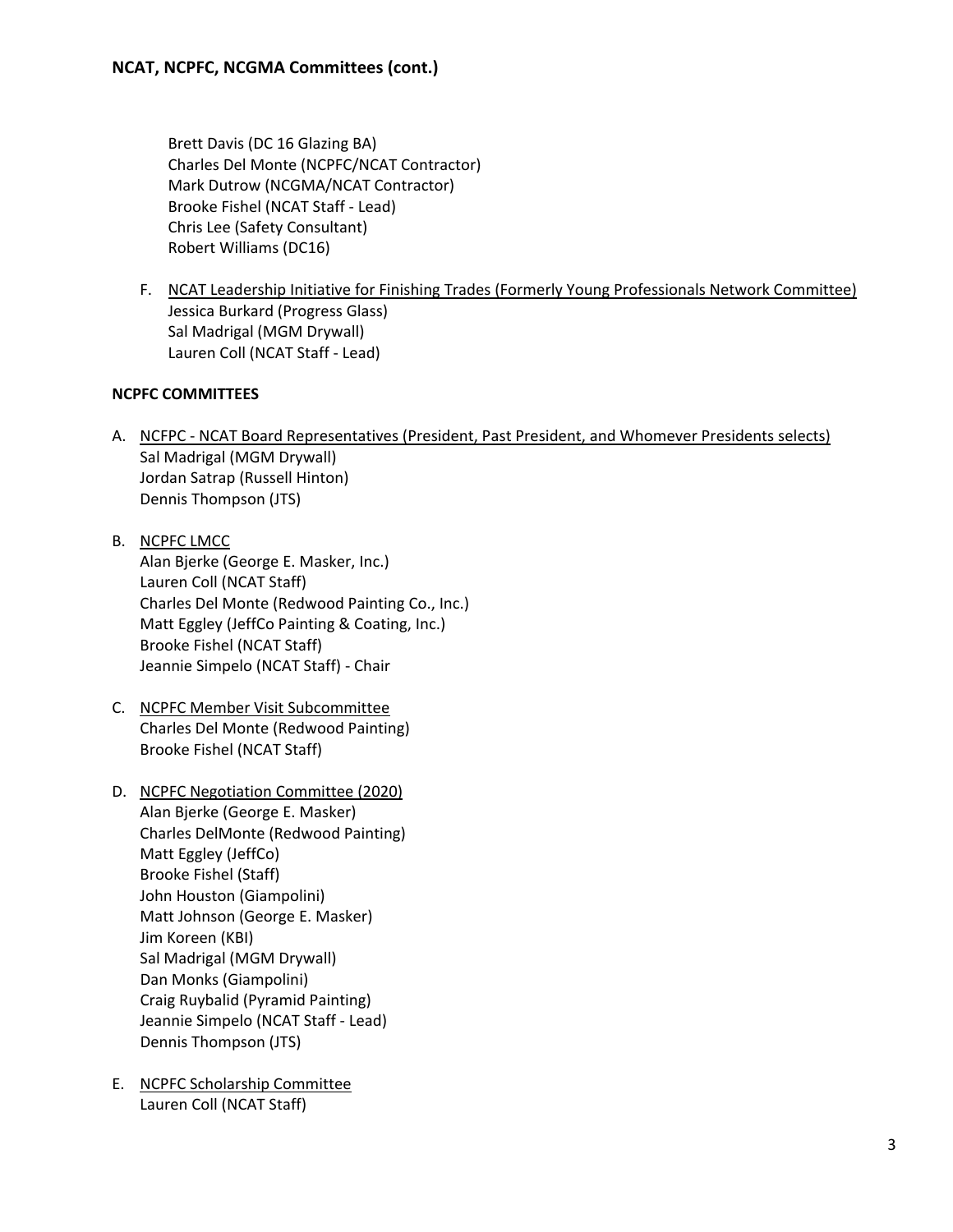Sal Madrigal (MGM Drywall) Dan Monks (Giampolini) Jordan Satrap (Russell Hinton)

- F. NCPFC Stepping Up Awards Committee Alan Bjerke (George E. Masker) Murray Castro (C&J Painting) Lauren Coll (NCAT Staff)
- G. NCPFC Nominating Committee (Whomever the President selects) Brooke Fishel (NCAT Staff) Matt Johnson (George E. Masker) Sal Madrigal (MGM Drywall) Craig Ruybalid (Pyramid Painting) Jeannie Simpelo (NCAT Staff – Lead) Erik Tickler (Valdez Painting)
- H. NCPFC Executive Committee (President,  $1^{st}$  Vice President,  $2^{nd}$  Vice President, Treasurer and CEO) Sal Madrigal (MGM Drywall) Jim Koreen (KBI) Matt Eggley (JeffCo Painting) Jeannie Simpelo (NCAT Staff - Lead) Dennis Thompson (Jerry Thompson and Sons)
- I. NCPFC Small Contractor Committee TBD
- J. NCPFC Ways, Means, and Budget Committee (President,  $1<sup>st</sup>$  Vice Pres (Chair), Treasurer, CEO and whomever the President selects) Brooke Fishel (NCAT Staff) Jim Koreen (KBI) – Chair Sal Madrigal (MGM Drywall) Jeannie Simpelo (NCAT Staff - Lead) Dennis Thompson (Jerry Thompson and Sons) Genelle Volhontseff (Monticelli)
- K. NCPFC Past Presidents Committee Alan Bjerke (George E. Masker) Charles Del Monte (Redwood Painting) John Houston (Giampolini) Ray Monks (Giampolini -TBD) Craig Ruybalid (Pyramid Painting) Jordan Satrap (Russell Hinton) Jeannie Simpelo (NCAT Staff)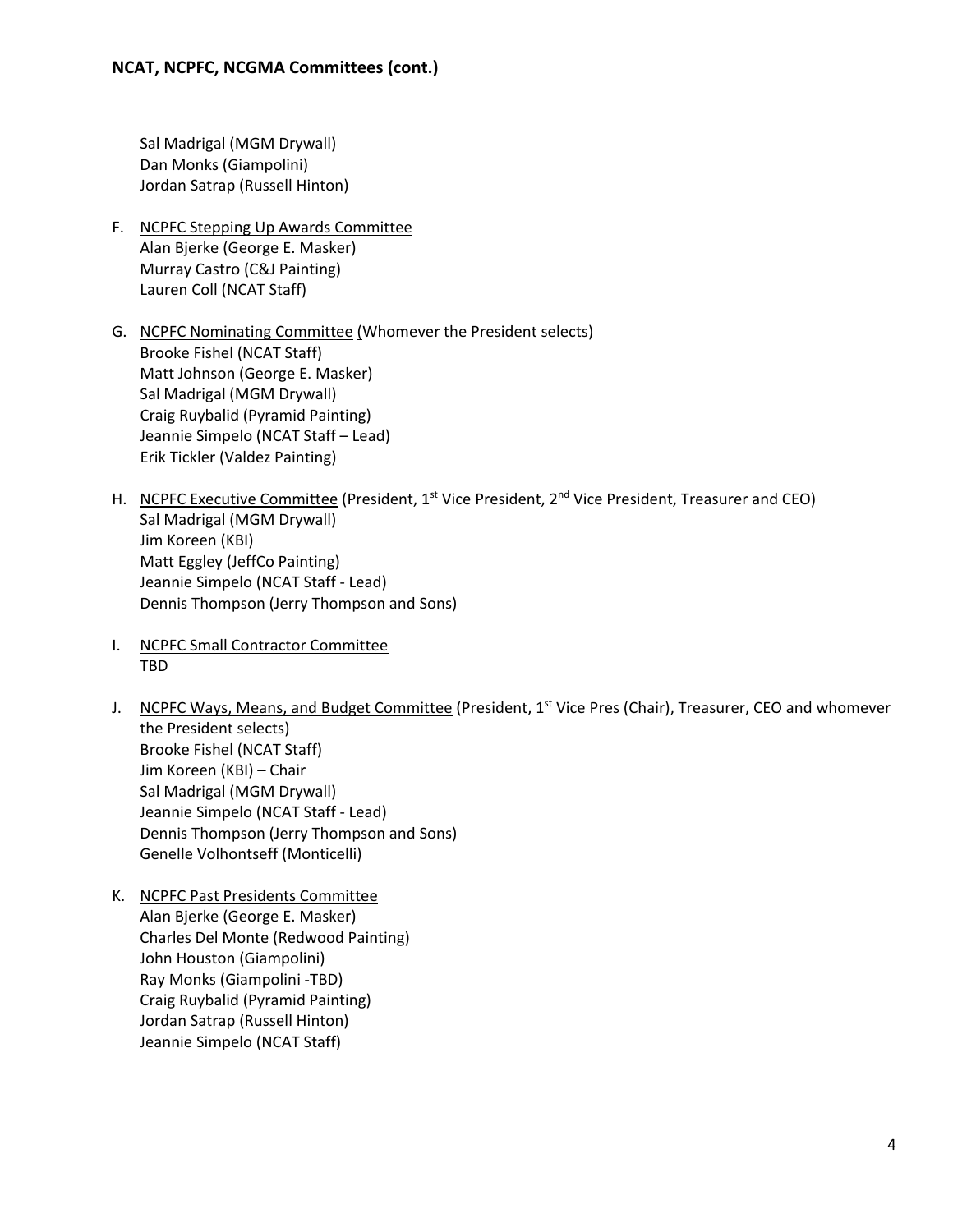## **NCGMA COMMITTEES**

- A. NCGMA NCAT Board Representatives (President, Vice President, and Treasurer) Chris Bagatelos (Bagatelos Architectural) Mark Dutrow (US Glass, Inc.) John Maggiore (Royal Glass)
- B. NCGMA Curtain Wall Coalition Chris Bagatelos (Bagatelos Architectural Glass) Bill Coll Jr. (AGA) Brooke Fishel (NCAT Staff) Jeannie Simpelo (NCAT Staff - Lead) TBD (Walters & Wolf)
- C. NCGMA GMA Awards Committee Chuck Burkard (Progress Glass) Lauren Coll (NCAT Staff) Brian Moore (Golden Gate Glass)
- D. NCGMA Member Visit Subcommittee TBD (AGA) Brooke Fishel (NCAT Staff)
- E. NCGMA Negotiation Committee (2021) Chris Bagatelos (Bagatelos Architectural Glass) – In person Bill Coll, Jr. (AGA) – In person Mark Dutrow (US Glass Inc.) Brooke Fishel (NCAT Staff) John Maggiore (Royal Glass) – In person Jeannie Simpelo (NCAT Staff - Lead) Stephen Ticktin (United CA Glass & Door) Steve Watts (W&W) Michael Wells (Pacific Glass) Chris Wolf (W&W) – In person
- F. NCGMA Production Negotiation Committee (2019) Chris Bagatelos (Bagatelos Architectural Glass) John Buckley (AGA) Bill Coll Jr. (AGA) Brooke Fishel (NCAT Staff) Jeannie Simpelo (NCAT Staff - Lead) Chris Wolf (W&W)
- G. NCGMA Nomination Committee Chris Bagatelos (Bagatelos Architectural Glass) Bill Coll, Jr. (AGA) Brooke Fishel (NCAT Staff)